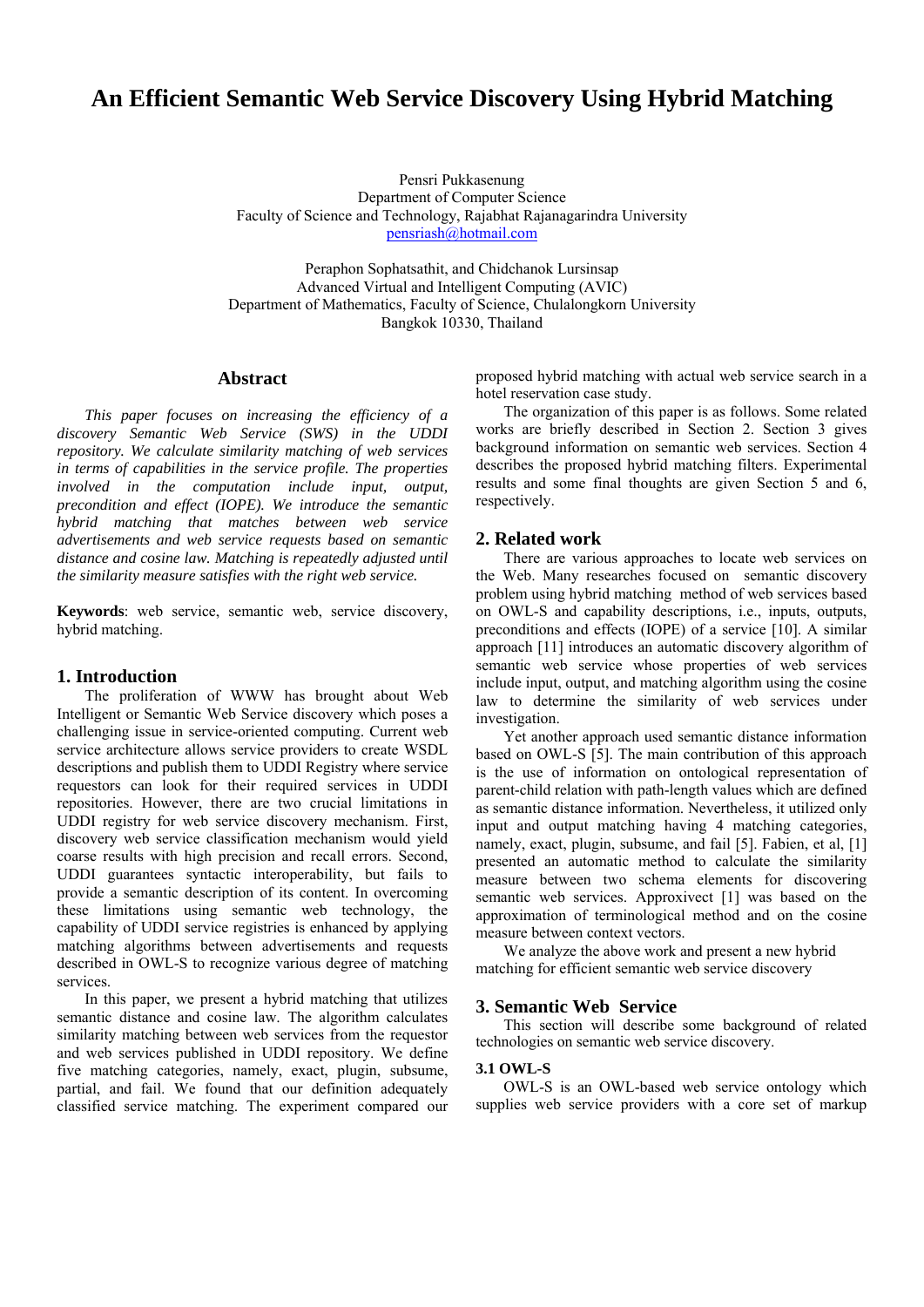language, constructed for describing the properties and capabilities of their web services in an unambiguous, computer-interpretable form [12]. The objective of OWL-S is to semantically describe web services for discovery and invocation. The structure of OWL-S consists of three ontology artifacts, namely, Service Profile, Process Model, and Grounding. The properties of this service class are:

*Presents:* the Service Profile provides detailed description of the service and its provider in a human readable way, i.e., input, output, precondition, and effect.

*Describedby:* the Service Model describes what the service does, how it works, and what functionality it provides as a process.

*Supportedby:* the Service Grounding provides information about service access specifications, such as communication and transportation protocols.

#### **3.2 Semantic Web Service Discovery**

Web Services technology realizes the basic service oriented architecture (SOA) which comprises three kinds of participants: service provider, service consumer, and service discovery agent or matchmaker. Enhancing service discovery with semantics can be achieved by introducing a semantic matchmaker. This semantic matchmaker will be aware of the semantic knowledge that is added to enrich service metadata. Such semantics can be represented by a semantic markup language such as OWL for used in discovery purpose. Descriptions of a service can be seen as comprising standard model descriptions and additional semantic descriptions. For web services technology, the association between a semantic description and the information entry of a web service in the standard UDDI can be maintained via model specification to which the service refers [9]. A semantic consumer can query a web service by interacting with the semantic matchmaker and specifying a semantic based request.

# **4. Hybrid matching algorithm**

The underlying principle of hybrid matching is to calculate similarity matching between two web services of certain matching degrees. This method increases flexibility and availability of demands for web services required by the discovery mechanism to locate the desired web service. The procedures are carried out as described below.

#### **4.1 Matching Definitions**

 An extended semantic matching degree consists of five filters, namely, exact, plugin, subsume, partial and fail matching. Such an establishment furnishes a finer-grained of service matching measure. Two kinds of services are considered, WsRequest and WsAdvertisement. WsRequest is a web service issued by the user and WsAdvertisement is the web service published in UDDI. The matching definitions are defined below.

**Exact Match** if WsAdvertisement A and WsRequest R are conceptually equivalent.

- **Plugin Match** if WsRequest R is a sub-concept of WsAdvertisement A, notationally  $A > R$ .
- **Subsume Match** if WsRequest R is a super-concept of WsAdvertisement A or R>A.
- Partial Match if WsRequest R overlaps with WsAdvertisement A, A is not equal to R.
- **Fail Match** if WsRequest R unrelates to WsAdvertisement.





# **4.2 Semantic Distance Weight**

A semantic distance is the path length between the information on the ontology tree representation. The algorithm builds on subsumption relation of input, output, precondition, and effect (IOPE) represented by a tree construct. The vertex represents the concept; an edge represents the relation between two concepts with a weight to designate the parent-child association. A presumption of this association is a uniform distribution of immediate parent-child hierarchy. We calculate the weight of semantic distance, aka path weight, between parent node (super -concept) and child node (sub-concept) as:

path weight = path-length(parent) \* path-length(child)



Figure 2. Ontology of typical hardware components in a computer

Figure 2 depicts an ontology of hardware components of a computer. The path\_weight from Hardware to Monitor is  $1/2*1/3 = 1/6$ 

 We applied this concept on input, output, precondition, and effect as the first step to calculate similarity of semantic web service between web service request and advertisement. Table 1 shows the path weight between the selected services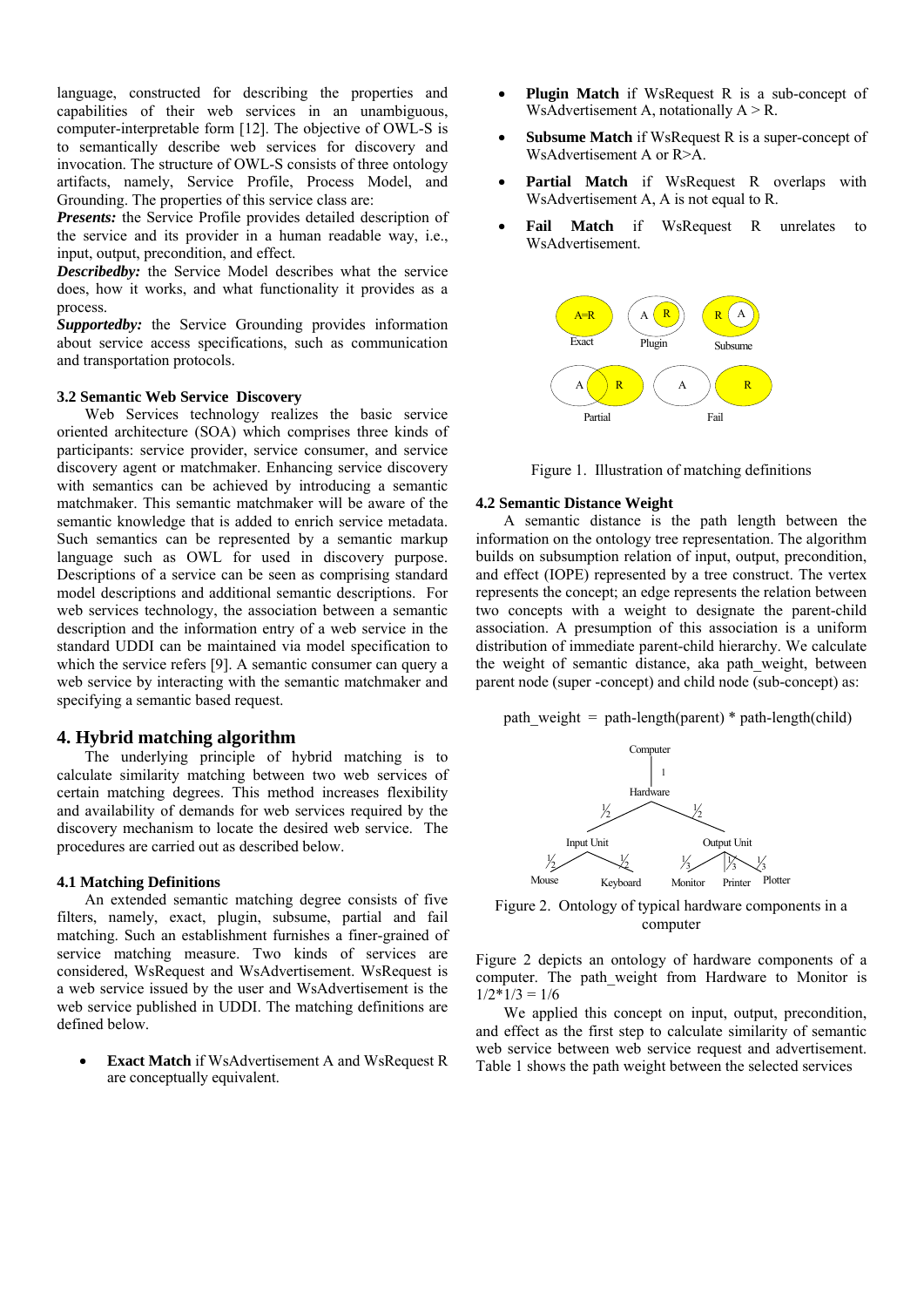Table 1. Path\_weight between 2 web services

| Ws              | Input    | Output    |  |  |  |  |
|-----------------|----------|-----------|--|--|--|--|
| WsRequest       | Computer | Hardware  |  |  |  |  |
| WsAdvertisement | Book     | Printer   |  |  |  |  |
| path_weight     |          | $1/2*1/3$ |  |  |  |  |

#### **4.3 Similarity Matching Algorithm**

 Define the set of input, output, precondition, and effect as follows:

$$
WS = \{ I \space O \space P \space E \} \tag{1}
$$

where I denotes input of web services; O denotes output, P denotes precondition, and E denotes effect.

Data from each web service are arranged in a vector space to accommodate more than one parameter for some web services. To determine the similarity between any pair of vectors, we use cosine law to calculate the angle between them [11]. Denote web service advertisement in UDDI as WsA in Equation (2), and user request as WsR in Equation (3).

$$
W_{S_A} = \{i_A, o_A, p_A, e_A\}
$$
 (2)

$$
W_{S_R} = \left\{i_R, o_R, p_R, e_R\right\} \tag{3}
$$

Cosine of the angle between WsA and WsR is given below.

$$
\cos \theta = \frac{i_A i_R + o_A o_R + p_A p_R + e_A e_R}{\sqrt{i_A^2 + o_A^2 + p_A^2 + e_A^2} * \sqrt{i_R^2 + o_R^2 + p_R^2 + e_R^2}}
$$
(4)

If  $cos\theta$  is equal to 1, WsA matches exactly with WsR. The smaller the value of cosθ, the farther WsA deviates from WsR. When  $\cos\theta$  is equal to 0, WsA will fail to match with WsR. We will set up the criteria for matching degree in the next section.

#### **4.4 Scale of Matching Degree**

 Define the scale of matching degree from the result of cosine value obtained from Equation (4) as:

|                             | Exact          | if $cos\theta = 1.0$     |
|-----------------------------|----------------|--------------------------|
|                             | Plugin         | if $cos\theta \ge 0.8$   |
| $MD(WsR, WsA) = \{$ Subsume |                | if $cos\theta \ge 0.5$   |
|                             | <b>Partial</b> | if $\cos\theta \ge 0.3$  |
|                             | <i>Fail</i>    | if $\cos\theta \leq 0.1$ |

This definition applies to the matching process as described by the state transition depicted in Figure 3.



Figure 3. Matching transitions of web service

The transition states of web service matching consist of four states, namely, start, end, threshold check, and none. The start state begins when the cosθ of WsA and WsR are computed. If the matching degree falls within exact, plugin, or fail, transition moves to end state. Otherwise, check the threshold value. If it falls within the predefined threshold, the process ends in one of the above states. If this is not the case, it resorts to another WsA and repeats the process.

#### **5. Experiment**

Some preliminary experiments were conducted. First, we established the test data for web service Request (WsRequest) and web service Advertisement (WsAdvertisement). Next, determined the path\_weight between WsRequest and WsAdvertisement for each IOPE component based on semantic distance. Computed web service similarity by cosine law and checked the similarity degree to establish the threshold values. Finally, we applied one WsRequest and three WsAdvertisements that were published in UDDI through a hotel reservation scenario. Assume that the user requested information about hotel booking using the following parameters:

| WsRequest Hotel = { City, Spa, Three Star, Creditcard, |
|--------------------------------------------------------|
| Confirmation, Visa, Booking }                          |
| WsAdvertisement Hotel 1                                |
| $= \{$ Area, Hotel Facility, No.Star,                  |
| Creditcard, Confirmation, Payment,                     |
| Available $\}$                                         |
| WsAdvertisement Hotel 2                                |
| $=$ {Bangkok, Health club, $-$ , $-$ , Accept,         |
| Aeon, Confirm $\}$                                     |
| WsAsvertisement Hotel 3                                |
| $=$ { Area, SportClub, No.Star,                        |
| Visa, Booking, Payment, - }                            |
|                                                        |

The service ontology artifacts were shown in Figure 4.

Table 2 shows the results of the experiment. The best matching having plugin match and 0.869 similarity value is WsAdvertisement Hotel 1 matches with WsRequest Hotel. The worst matching is fail match because all parameters of WsRequest Hotel were irrelevant with WsAdvertisement Hotel 2, and WsAdvertisement Hotel 3 parameters.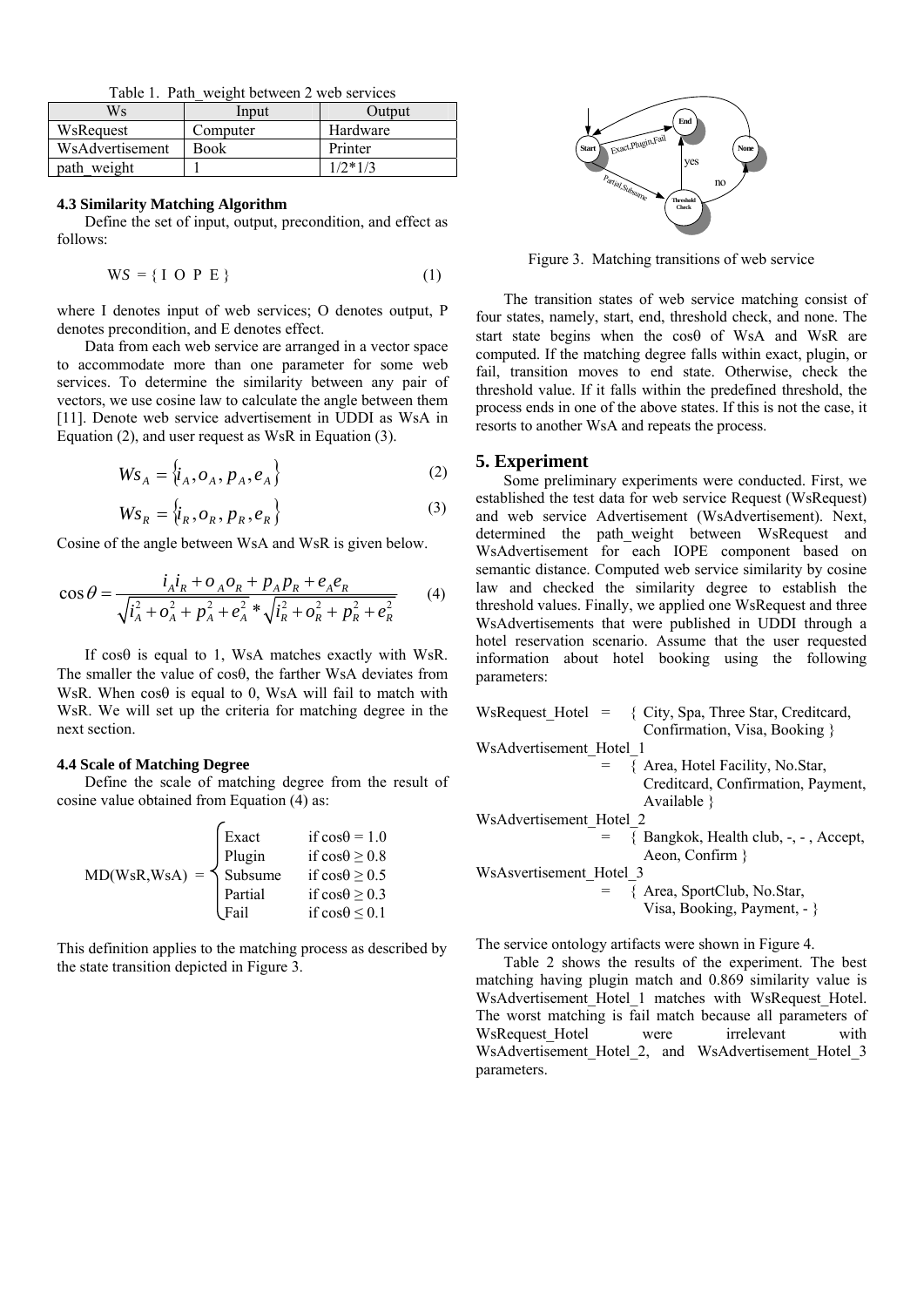

Figure 4. Ontology of The Hotel Reservation

| Table 2. Path_Weight Between 2 Web Services |  |  |  |  |  |  |
|---------------------------------------------|--|--|--|--|--|--|
|---------------------------------------------|--|--|--|--|--|--|

| Ws                      | Input    | Input             | Input      | Input      | Output       | Pre-      | Effect    | Simila- | Matching |
|-------------------------|----------|-------------------|------------|------------|--------------|-----------|-----------|---------|----------|
|                         |          |                   |            |            |              | Condition |           | rity    | Degree   |
|                         |          |                   |            |            |              |           |           |         |          |
| WsRequest Hotel         | City     | Spa               | Three Star | Creditcard | Confirmation | Visa      | Booking   |         |          |
|                         |          |                   |            |            |              |           |           | 0.869   | Plugin   |
| WsAdvertisement Hotel 1 | Area     | Hotel<br>Facility | No.Star    | Creditcard | Confirmation | Payment   | Available |         |          |
| Path Weight             | 1/2      | 1/3               | 1/3        |            |              | $1/2*1/4$ |           |         |          |
|                         |          |                   |            |            |              |           |           |         |          |
| WsAdertisement Hotel 2  | Bang-    | Health            |            |            | Accept       | Aeon      | Confirm   |         |          |
|                         | kok      | Club              |            |            |              |           |           | 0.000   | Fail     |
| Path Weight             | $\theta$ | $\Omega$          | $\theta$   | $\Omega$   | $\theta$     | $\theta$  | $\theta$  |         |          |
|                         |          |                   |            |            |              |           |           |         |          |
| WsAdvertisement Hotel 3 | Area     | Sport<br>Club     | NO. Star   | Visa       | Booking      | Payment   | ٠         | 0.590   | Subsume  |
| Path Weight             | 1/2      | $\theta$          | 1/3        | $\theta$   | 0            | 1/8       | $\theta$  |         |          |

# **6. Conclusion**

In this paper, we propose a hybrid matching technique which supports semantic web service discovery to arrive at an extensible and efficient matchmaking by means of five fine-grained matching classification and adjustable threshold values. A straightforward case study was employed to demonstrate the viability of those proposed

mechanisms. As such, relevant results were obtained which yielded higher level of user satisfaction.

# **7. References**

[1] Fabien D., Zohra B., and Mathieu R, "A Context-Based Measure for Discovering Approximate Semantic Matching between Schema Elements", [Laboratoire](http://hal-lirmm.ccsd.cnrs.fr/index.php?action_todo=search&s_type=advanced&submit=1&p_0=is_exactly&f_0=LABID&halsid=mj20a69bkgu2tkroa7upl7b984&v_0=181)  [d'Informatique de Robotique et de Microélectronique de](http://hal-lirmm.ccsd.cnrs.fr/index.php?action_todo=search&s_type=advanced&submit=1&p_0=is_exactly&f_0=LABID&halsid=mj20a69bkgu2tkroa7upl7b984&v_0=181)  [Montpellier \(LIRMM](http://hal-lirmm.ccsd.cnrs.fr/index.php?action_todo=search&s_type=advanced&submit=1&p_0=is_exactly&f_0=LABID&halsid=mj20a69bkgu2tkroa7upl7b984&v_0=181)), 2006.